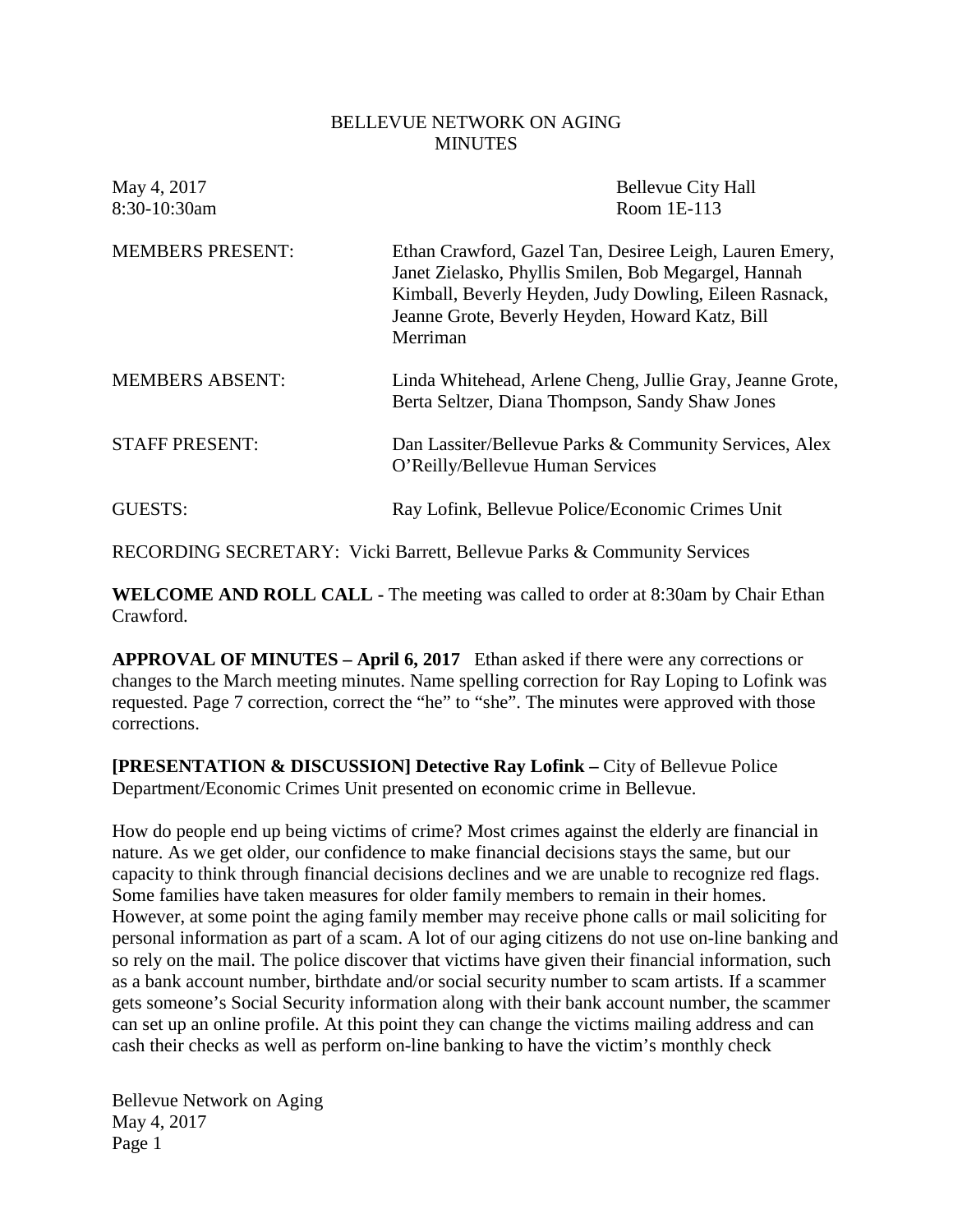deposited directly into the scammers account. Fortunately, nine times out of ten, the victim's on social security are reimbursed by the Social Security Administration.

The City of Bellevue Economic Crime Unit will notify the families of an elderly victim if a potential scam is occurring, helping to educate them and advise that it may be time to intervene with their family member financials.

In addition to an elderly person's declining thought processes, they are also more at risk if they have more funds to lose. Detective Lofink advises keeping a minimal amount in an elderly person's account and have direct access to other funds in a separate account that the family controls. This way if they get caught up in a scam, they will only loose a minimal amount. It was mentioned that there are always attorneys available to assist families with these type of issues.

There are only four members in the Economic Crime Unit. Detectives focus on cases where they think they can get a conviction. They rely on the patrol officers to take the initial reports then they respond. Internet/cyber stocking such as an on-line bomb threat, remains in the city's Violent Crime Unit. If it is financial/economic crime related, they will handle it. The city also has a Digital Forensic Unit that works on computers to capture stored information.

Banks are mandatory reporters, if they suspect financial exploitation they report it. Ninety nine percent of those go to the DSHS elder abuse group. DSHS in turn will send information to the Bellevue Economic Crime Unit for review.

Ray played a video from a recent Bellevue case that aired on local TV. An air duct company was soliciting service. They had just moved up from California and had a business license for Washington. This company was taking money from people and installing a fake item on people's air system and actually in some cases, caused damage to the original system. The scammer skipped out on their court date but was later arrested. Everyone should seek multiple quotes before purchasing a service. Do not entertain phone offers, just say no!

Detective Lofink mentioned that he believes upcoming generations are going to be more cenacle than people are now. They are more educated and tech/scam savoy. Checks are very bad. If it's a credit card you can always dispute it. If you write a check, once it's cashed it's gone. Once they get your bank number, scammers can go on-line and create a user profile very easily because it's the first to have ever been set up.

Ethan mentioned AARP's fraud prevention and asked if there is anything the board can do to be proactive and assist the city. Detective Lofink replied that they are happy to come out and give presentations and or distribute any prevention information. The city currently has no assigned crime prevention officer(s). He also said they he would be happy to write an article on fraud and prevention now and then for Bellevue publications such as the Neighborhood News.

End of presentation.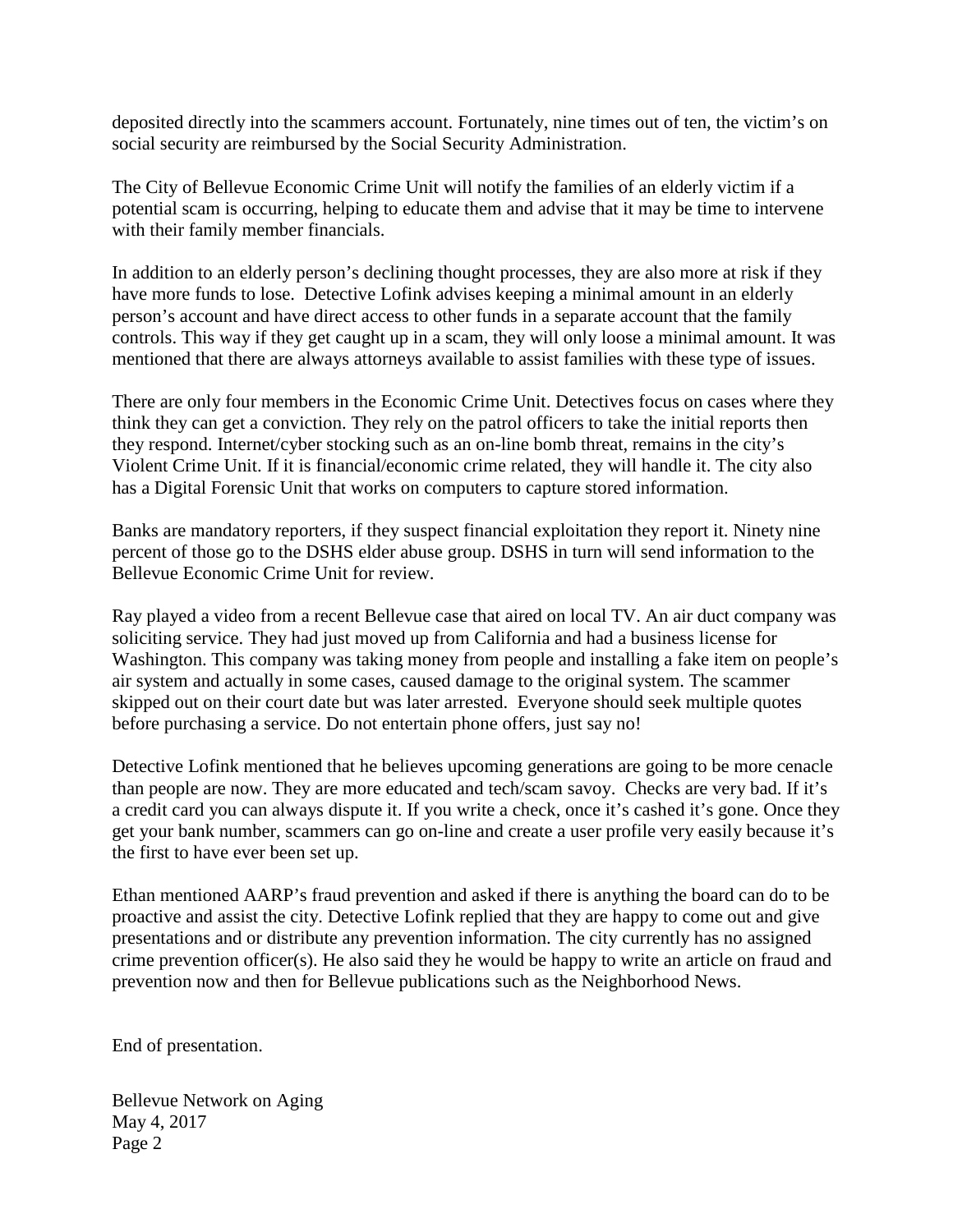Ethan handed out the Neighborhood News. He would like all committees to utilize this publication as a tool to solicit support. After hearing from the Advocacy Committee he suggested to have the legislative information/update published in the Neighborhood News.

### **COMMITTEE REPORTS**

### **Advocacy** (reported by Janet Zielasko)

The committee is reviewing the BNOA federal, state and local legislative agenda speaking points, which had been approved. Dianna is compiling talking points which Janet handed out to the board members for review. Dianna will be following up with Senator Adam Smith, Howard has a meeting set up with Dave Reichert scheduled for May 31<sup>st</sup> at 9am. The committee would like four representatives from BNOA and four from Kirkland's Senior Council. The committee is coordinating who will attend the meeting. Cathy w/Kirkland Senior Council will follow up with Suzan DelBene for a potential listening session. Eileen will follow up with Senator Patty Murry for a listening session. Kirkland Senior Council will be reviewing the resolution focusing/advocating on the Social Security cap. BNOA/Advocacy will focus on medication expenses. No legislative is pending concerning medications but the committee will be pay special attention to the issue as the costs are rising. The hearing-aid bill did not pass the House, although it might still be included in the budget. Dianna is closely monitoring the situation. AARP wrote in support of covering hearing aids. Dianna went to Olympia to testify and wrote the Bellevue & Kirkland Reporters. Future meetings will focus on the Veteran's Human Service Levy piece which Alex O'Reilly has been helpful in supplying information. They would also like to hold a legislative forum, maybe in December.

### **Outreach, Education Diversity Committee** (reported by Gazel Tan)

A working session of a small group worked on updating the BNOA power point presentation. . This power point will be comprehensive where specific pieces can be taken out for particular presentations/audiences. They will try and identify groups that the BNOA would take this presentation to, then review the changes that need to be made. Gazel agreed to update the first draft and then bring back to their next meeting for review. They need pictures and discussed how to acquire these. They are hoping to have this completed in approximately 6 months. Dan mentioned that the Committee presented the BNOA priorities at the Human Services Commission last Tuesday. Alex and a few others said it went well. Hannah had found an article from the Seattle Times indicating a proposal was going around in the state where you could get aid for the elderly and child care. A proclamation will be presented at Council on the 15th for Older Americans Month and Linda Whitehead will receive this proclamation and have comments for the City Council. Another proclamation will be presented for Elder Abuse Awareness Day on June 5<sup>th</sup> which Dianna Thompson said she would receive and make a statement to Council concerning local issues of abuse.

## **Transportation/Housing Committee** (reported by Judy Dowling)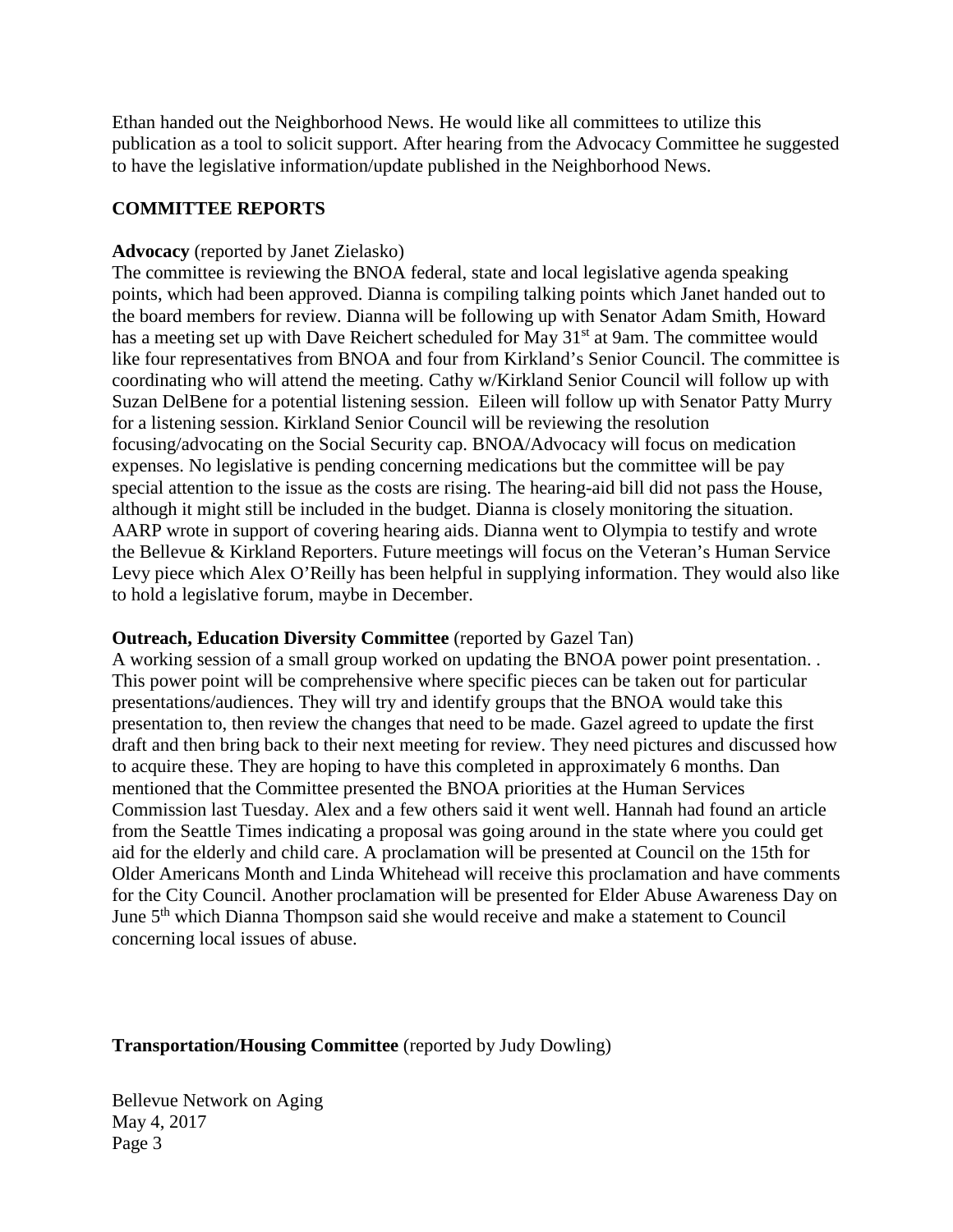The Transportation committee met on the 23<sup>rd</sup>. The senior housing list on the ARCH web-site was in process of being updated by the committee with results to be turned in today. Their next meeting will be on the 4<sup>th</sup> Monday of the month and will develop a transportation guide for seniors. Also, on May  $16<sup>th</sup>$  from 4-5:30pm an affordable housing walk and shelter tour will occur and begin at Sophia's Place on Bellevue Way. Ethan asked if there will be an update on homeless shelters in Bellevue. Alex said that the City of Bellevue staff went back to council on Monday regarding the year-round men's shelter for clarification of questions received at a prior meeting. They were holding off on any decisions for 45 days. Alex O'Reilly discussed Puget Sound Regional Council saying every 4-5 years they update the regional transportation plan which covers Pierce, King, Snohomish and Kitsap counties. Alex will be discussing with someone from this council tomorrow regarding the needs assessment in East King County. They have special sessions regarding many aspects of transportation and one of them will be to discuss 'special needs' transportation. She will find out more about this and keep the committee updated.

# **COMMUNITY PARTNERSHIPS REPORTS**

**Eastside Rider** Jeannie did not attend as the date kept changing. Hannah said that this group meets meet every 2 months so no meeting has taken place yet. They will meet on May 30<sup>th</sup> in Redmond. It was mentioned that it might be a good way to talk senior transportation topics and issues.

# **Eastside Human Services Forum** (reported by Alex O'Reilly)

Alex expressed her appreciation for those who come to the listening sessions. They have been held recently at Evergreen Court in Bellevue, the North Bellevue Community Center with the Senior Tech Group, and an upcoming session with the Asian Senior Foundation. Gazel, Hannah, Desiree & Dan have been attending these listening sessions.

## **Timebank** (reported by Jeannie Grote)

They will be having their May potluck on May 11<sup>th</sup> at Lake Washington Methodist Church at 6:30pm. Jeannie offered to send out information with a map to those who are interested. This group holds an orientation meeting explaining how the organization works.

# **Aging & Disability Services** (reported by Beverly Heyden)

A speaker from the University of Washington (Aaron), came to their last meeting to talk about Health Care.

**Senior Lobby** Dianna Thompson was absent. No report was given.

# **New Business**

Dan mentioned that the Advocacy Committee discussed whether or not to bring up to the Medicaid resolution that Seattle had put in place. The discussion is about how to present the resolution to Bellevue Council in support of its' adoption. It was reported that the Kirkland Senior Council adopted a similar resolution to Seattle's. Dan mentioned that this is Federal and Bellevue doesn't usually take Federal into consideration however, it wouldn't hurt to go forward to the council office for review. King County has also adopted this resolution. Some discussion took place in how to present this to council. It was proposed that the Advocacy Committee go